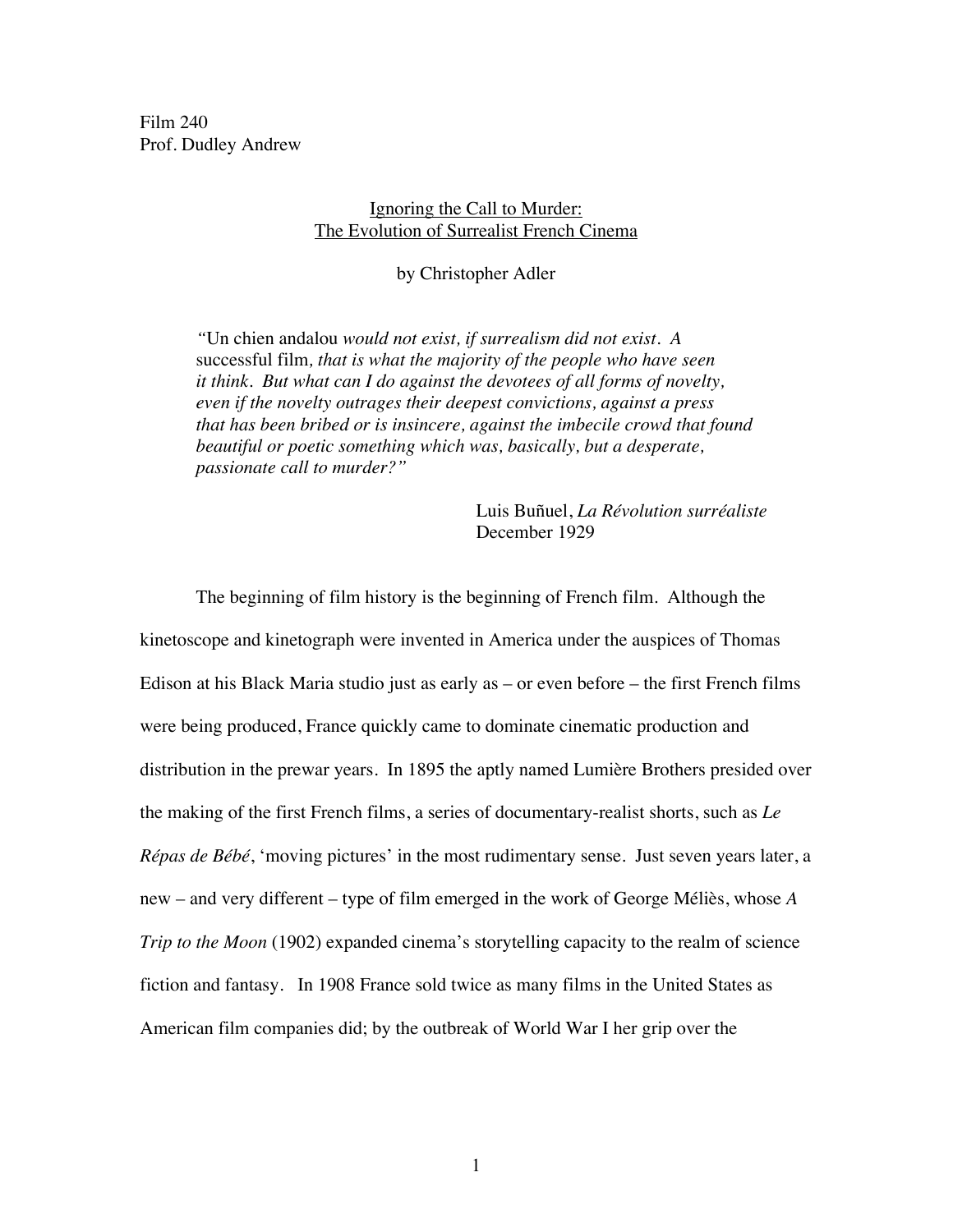international film market was approaching a monopoly.<sup>1</sup> That quasi-monopoly collapsed as soon as France became a battleground, and the United States, led by Fox, Loew's [MGM], Warner Brothers, and Paramount, filled the hole that the dramatic decrease in French film production had created. It was no coincidence that immediately following the war, the French responded with an entirely new mode of art and filmmaking – surrealism. If Georges Méliès' films stretched the limits of film technology and special effects, thereby broadening the narrative potential of the cinema, surrealism – perhaps mirroring the postwar breakdown of long-accepted principles of world order and rationalism set down by Descartes, Kant, Newton, et al. – ripped any semblance of conventional narrative construction apart. Following closely on the heels of German Expressionism and Russian-Soviet Futurism, French surrealism was arguably the last experimental film movement until the fifties and sixties.<sup>2</sup> Unlike Expressionism and Futurism, however, surrealism continued over the twentieth and into the twenty-first centuries as a major film movement, even philosophy. In those years, Surrealism nevertheless has had to adapt from a revolutionary art movement into a much less radicalized and thereby subservient organizing cinematic principle, an evolution readily evident in three films spread across the history of film, Luis Buñuel's *Un chien andalou*  (1929) & *Belle de Jour* (1967), and François Ozon's *Swimming Pool* (2003).

It was no mere coincidence that surrealist and Dadaist art appeared when it did, just after the Great War in 1919. The rationalism and order of nineteenth-century statemaking and diplomacy and twentieth-century warfare had brought the world to its knees.

<sup>&</sup>lt;sup>1</sup> Twomey, John E. "Some Considerations on the Rise of the Art-Film Theater." *The Quarterly of Film Radio and Television*, Vol. 10, No. 3. (Spring, 1956): 242.

<sup>2</sup> *Un Chien Andalou*. Dir. Luis Buñuel. Writ. Luis Buñuel and Salvador Dali. "Interview with Stephen Barber." DVD. Transflux Films, 2004.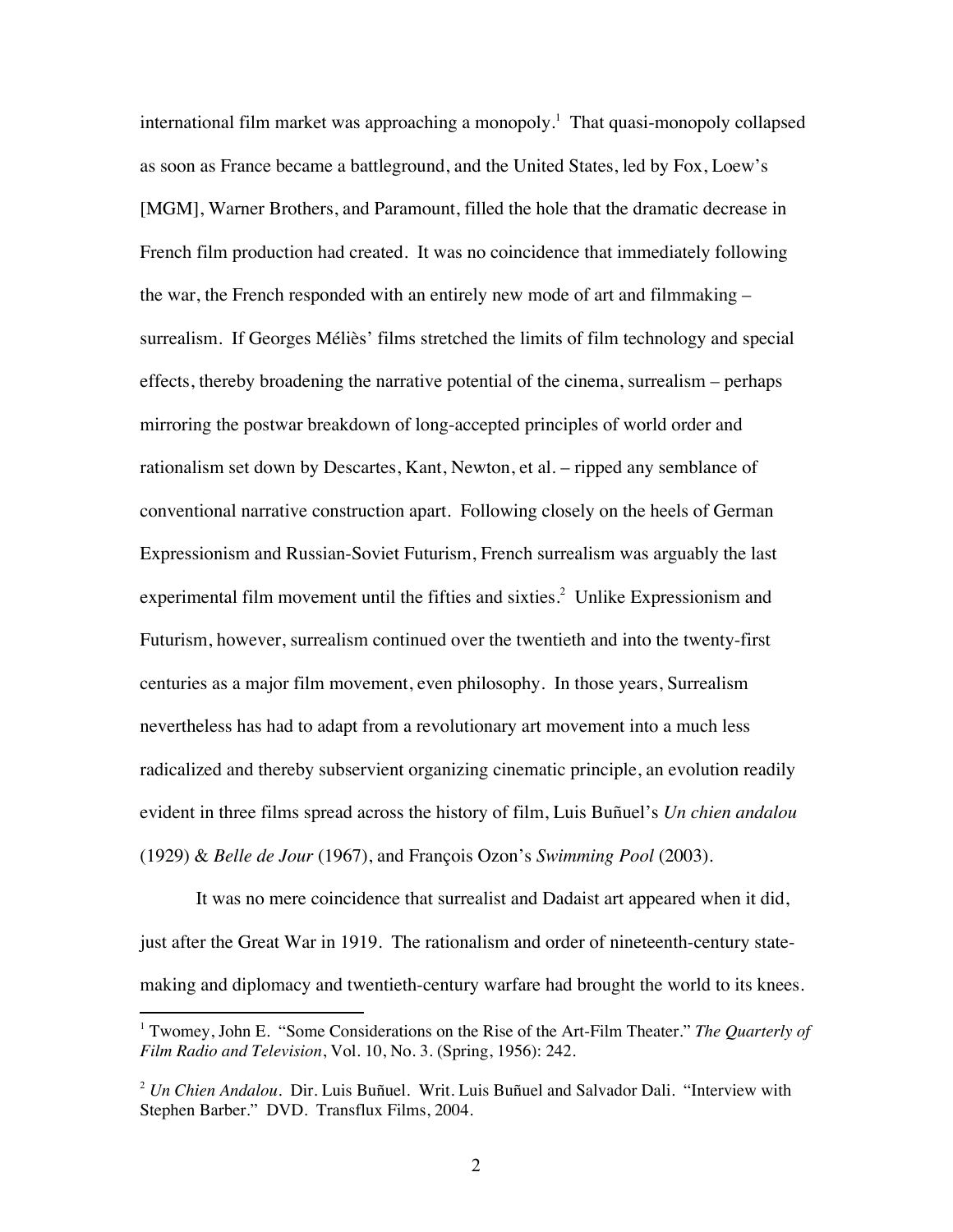Contrary to the centuries-old beliefs posited in the Scientific Revolution and the Enlightenment, chiefly, that the universe was understandable and thus controllable, surrealism marked a retreat from the total faith in the boundless productive capacity of the scientific *mind* into the deeply personal, oneiric and subconscious demons ironically abounding within it. The Hegelian dialectic between the forces of the rational and the irrational – the traditional and the radical, the conscious and the subconscious, etc. – was the surrealist's path to truth.<sup>3</sup> Outside of this strictly reactionary context, however, surrealism is difficult to define. In *Qu'est-ce que Le Surréalisme?*, chairman and CEO of the movement M. André Breton defined it in this way:

> SURRÉALISME, n. m. Automatisme psychique pur par lequel on se propose d'exprimer, soit verbalement, soit par écrit, soit de toute autre manière, le fonctionnement réel de la pensée. Dictée de la pensée, en l'absence de tout contrôle exercé par la raison, en dehors de toute préoccupation esthétique ou morale.4

If surrealism is therefore characterized mainly by its avoidance of conscious intention, what Breton calls "psychic automatism," it is little wonder that the movement branched out into as many variegated art forms as it did. Even by the mid-1920s, however, surrealism, despite its inherently unrestrictive guiding principles, had become an identifiable international art movement, with René Magritte, Salvador Dali, Man Ray, Max Ernst, Alberto Giacometti, Hannah Höch, Joan Miró, Georges Bataille, and Marcel

<sup>3</sup> See Breton, André. *Qu'est-ce que le Surréalisme?* Bruxelles, Belgique: René Henriquez, 1934: 21; Rosemont, Franklin. *André Breton and the First Principles of Surrealism*. London, UK: Pluto Press Limited, 1978: 2.

<sup>&</sup>lt;sup>4</sup> Breton, 15. "Pure psychic automatism through which it is intended to express, whether verbally, or in writing, or by another manner, the real operation of thought. Thought's dictation, in absence of all control exerted by reason, outside of every aesthetic or moral preoccupation" (my translation).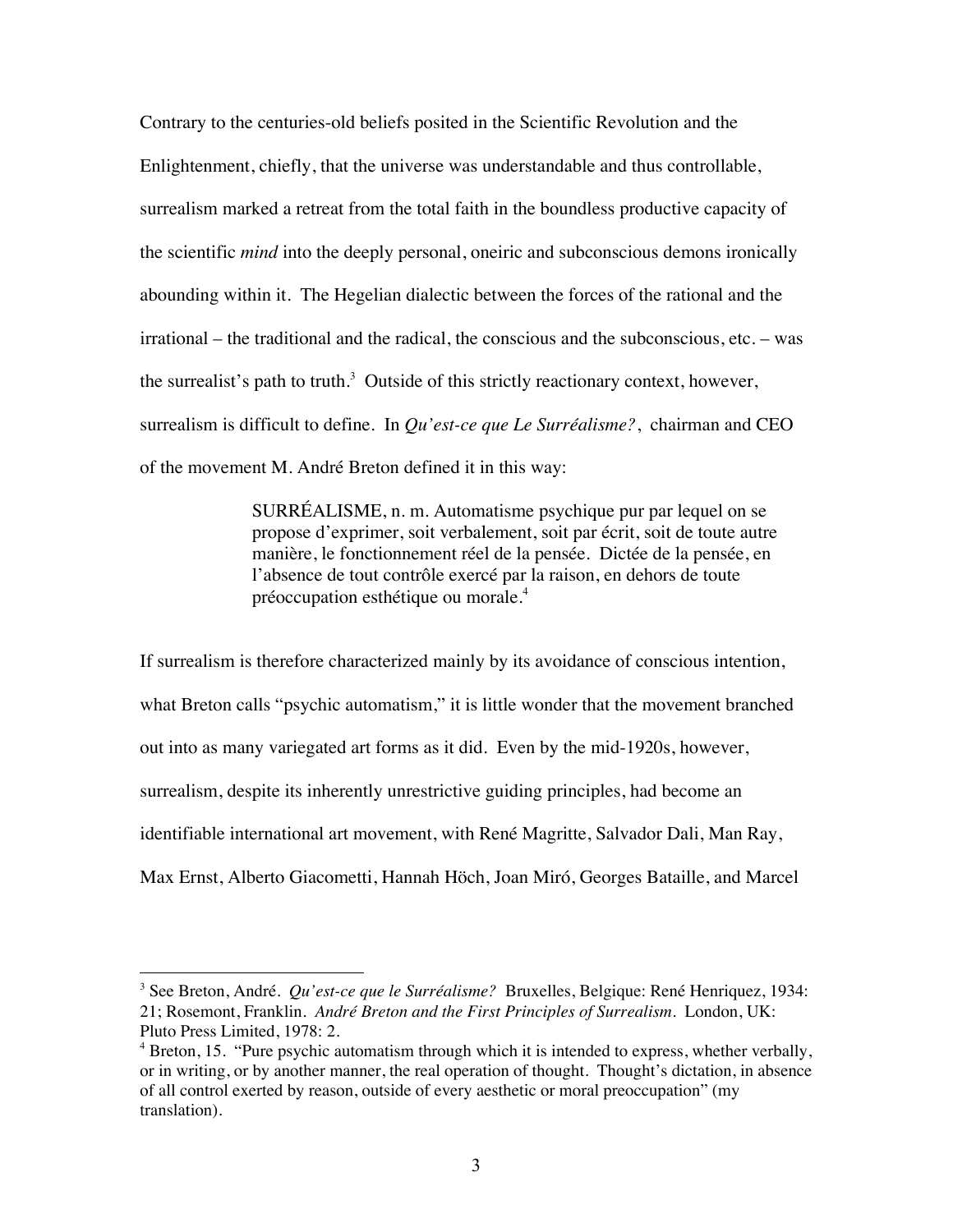Duchamp, *inter alia*, as its first leading lights. A characteristically witty December 1929 headline in *La Révolution surréaliste* read, "MILLÉNAIRE DU SURRÉALISME".5

Surrealism did not find the limits of its expression in academia, painting and photography, however. Already in 1924 René Clair had gained notoriety with his film *Entr'acte*, and directors Germaine Dulac, Man Ray, and Jean Cocteau were not far behind him. Certainly the most celebrated of early surrealist films, however, was Luis Buñuel's *Un chien andalou* (1929). As Breton himself stated,

> Rien ne peut passer pour plus cohérent, pour plus systématique ni pour mieux payé de réalisations que cette dernière phase de l'activité surréaliste, qui a vu encore se produire les deux films de Luis Buñuel et Salvador Dali: *Un chien andalou* et *l'Âge d'or*. 6

Indeed, the opening shot of *Un chien andalou* – a man slicing open a woman's eye as wispy clouds roll over the moon – is one of the most iconic in film history. *Un chien andalou*'s fame derives from more than mere shock value, however. Of course even the opening shot bears much more significance than the grotesquery it initially suggests, for in it, Buñuel (playing the man with the razorblade) immediately announces to his audience that his film will be an *attack* on the eye; that *Un chien andalou*, his first film, will be something at first unpalatable, perhaps, but also *new* for the cinema, a medium which had already been in existence for more than thirty years.

*Un chien andalou* arrived into theaters at arguably the most important time in the history of film, other than its birth in the mid-1890s. For just two years earlier, the American film *The Jazz Singer* (1927) had ushered in the era of sound. According to

5 Sebbag, Georges. *Le Surréalisme*. Paris, France: Fernand Nathan, 1994: 9. "Surrealism Reaches its First Millennium" (my translation).

<sup>&</sup>lt;sup>6</sup> Breton, 26. "Nothing could be more coherent, more systematic or more rewarding than this last phase of surrealist activity, which has already seen produced two films by Luis Buñuel and Salvador Dali, *Un Chien Andalou* and *l'*Âge *d'or*" (my translation).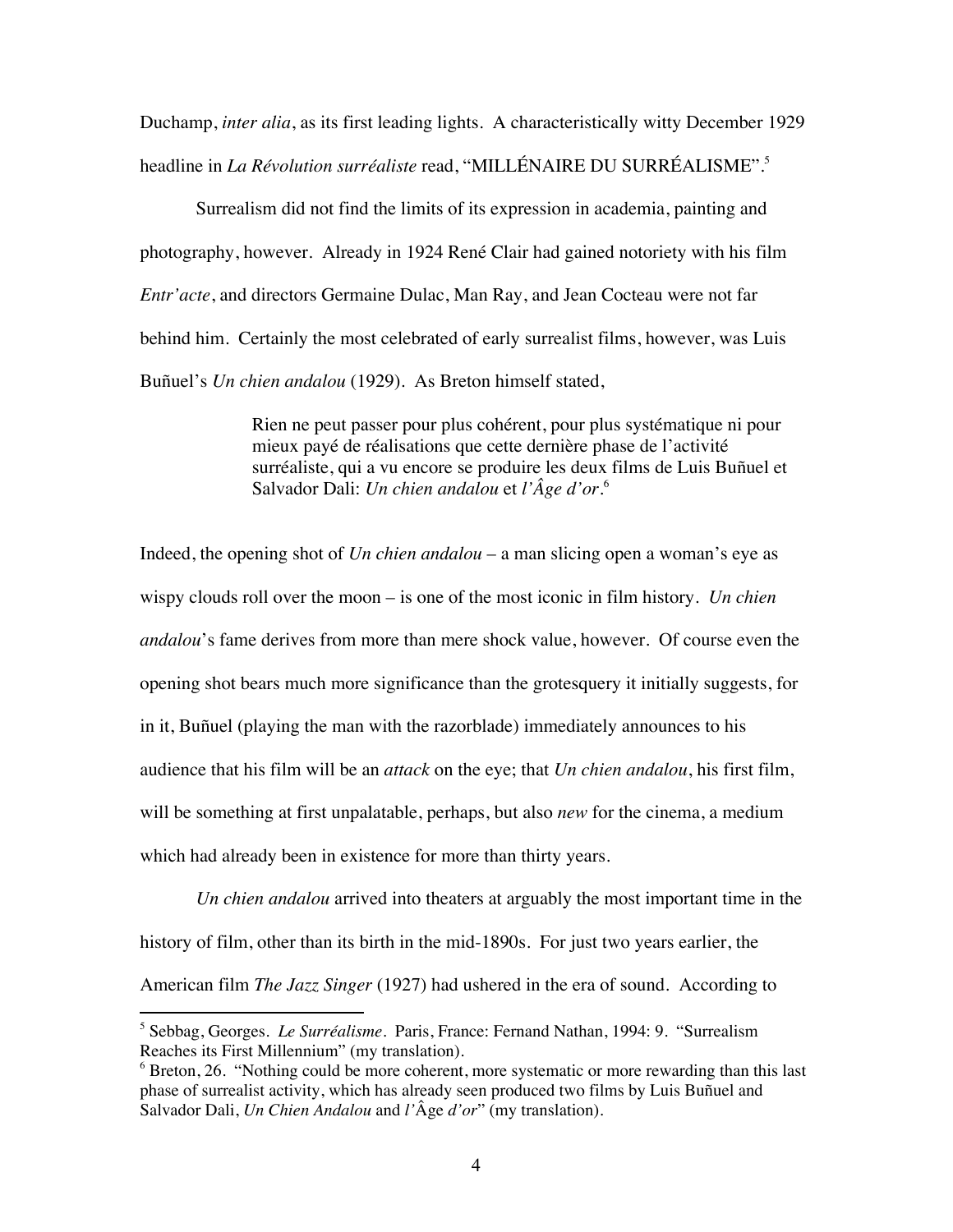film historian John Belton, "by the end of 1927, just after the release of *The Jazz Singer*, only 157 of the 21,700 movie theaters in the United States could play sound; by late 1928 this number had increased to 1,046…at the end of 1929, 4,000 domestic theaters (and 1,200 foreign cinemas) were wired for sound."7 The astonishing growth of sound theaters both in the United States and abroad would suggest a large obstacle to a silent film like *Un chien andalou*. The rise of American film at the expense of the French was a further obstacle. In fact, even a year before the release of *Un chien andalou*, Britain, France and Germany, responding to stiffening international (esp. U.S.) film competition, had all imposed national restrictions on the exhibition of foreign films. In an effort to support French film production companies like Gaumont and Pathé, France's Quota Commission mandated that for every French film produced, seven American films could be screened in France.<sup>8</sup> American film companies – that is, Fox, Loew's [MGM], Warner Brothers, and Paramount – quickly found an easy loophole in the system, however, and soon began producing what were called "quota quickies" in France, or "deliberately slipshod" films bankrolled by U.S. companies overseas to satisfy European state requirements. While American film thus came to be identified with a larger trend of 'cultural imperialism,' made possible via "large economies of scale and capital-intensive technology," or a veritable Fordist method of filmmaking, European film – and French film in particular – was still being produced in "decentralized artisan-atelier shops."9 Perhaps it is a bit reductive to frame 1920s international cinema in these terms, but the

<sup>7</sup> Belton, John. "Awkward Transitions: Hitchcock's *Blackmail* and the Dynamics of Early Film Sound. *The Musical Quarterly*, Vol. 83, No. 2 (Summer, 1999): 235. 8

Gomery, Douglas. "Economic Struggle and Hollywood Imperialism: Europe Converts to Sound." *Yale French Studies*, No. 60, Cinema/Sound, (1980): 89. See also, "Pie-in-the-face," *Time Magazine* Vol. 14 No. 14, September 30, 1929.

<sup>&</sup>lt;sup>9</sup> de Grazia, Victoria. "Mass Culture and Sovereignty: The American Challenge to European Cinemas, 1920-1960. *The Journal of Modern History*, Vol. 61, No.1. (March 1989): 61-2.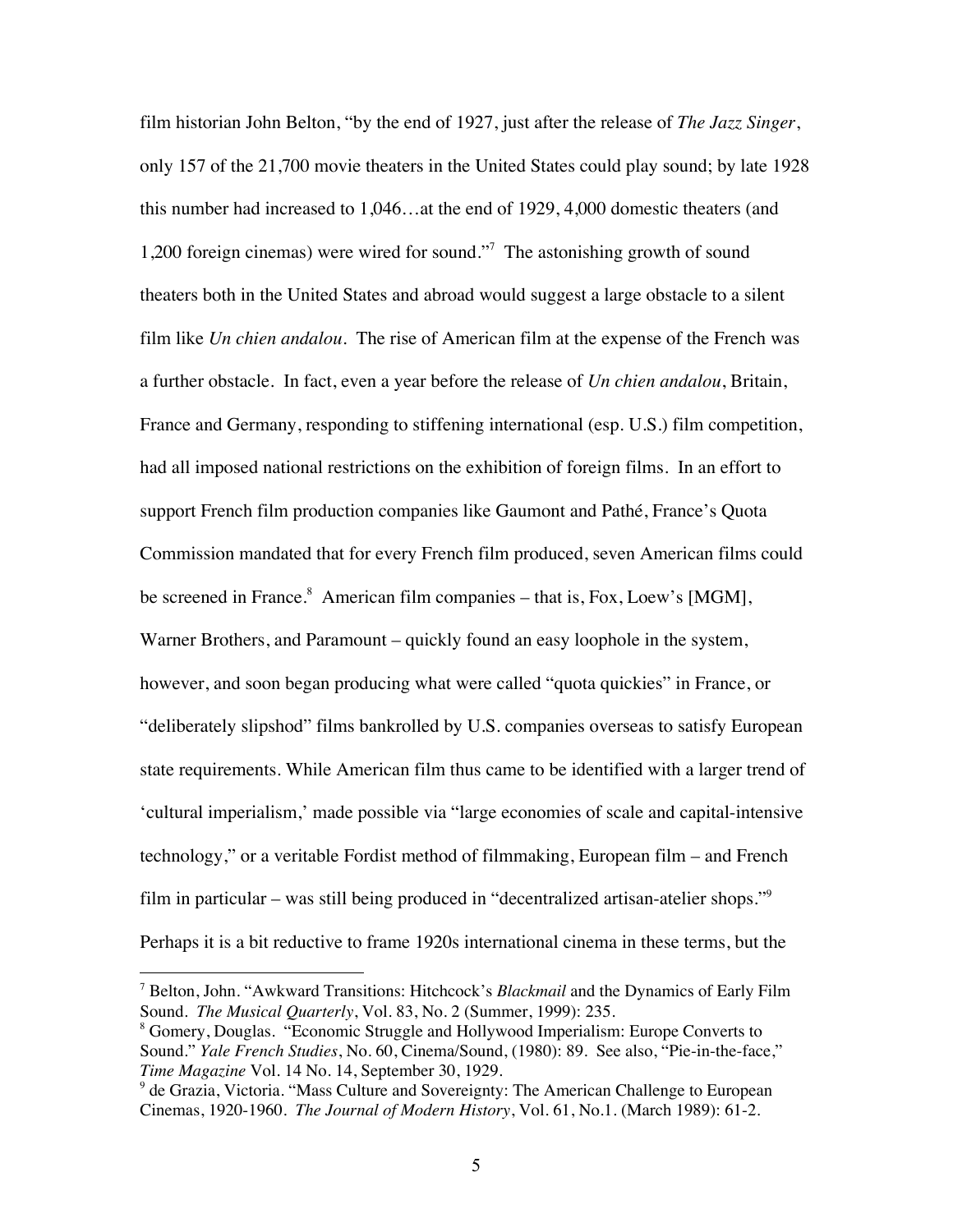sense that America was treating film strictly as a business while France was relentlessly clinging to film's potential as a new art form became more and more pervasive. Indeed, measures like Action Française's 1922 appeal for a *group de défense* on behalf of French films – for "the state to support cinema art and thereby to defend the quality of French culture against the crass quantity of materialist civilization" – were not uncommon.<sup>10</sup>

It is therefore significant that *Un chien andalou* was a *French* film, in no way emulating contemporary films in America. Spanish-born Buñuel's aim, in fact, was to launch the cinema into a new – and decidedly artistic – direction. As American films, now having adopted sound, became more and more representational in form, writerdirector-producer Buñuel was rethinking the narrative bounds of film in order to strengthen the cinematic dimension of the burgeoning surrealist movement. Unlike traditional (if stunning) films like Abel Gance's epic *Napoléon* (1927), *Un chien andalou* deliberately confuses time and space, often connecting two entirely disparate events or geographical spaces with carefully edited eyeline matches. Intertitles only further serve to mystify the viewer's conception of 'conventional' temporality, the most notorious example of which being the very first: immediately following the unforgettable opening sequence in which the woman (Simone Mareuil) seemingly of her own accord allows her eye to be severed out of its socket, comes the intertitle "Huit ans après" ("Eight years later"); and after a brief sequence of dissolves featuring a cyclist (Pierre Batcheff), the woman reemerges, her eye unscathed. Nor is there any shortage of implausible images, perhaps the most famous being of ants crawling out of hands and of men dragging pianos weighed down by donkeys. It is of course ironic that the film should begin with the

 $10$  Ibid., 63-64.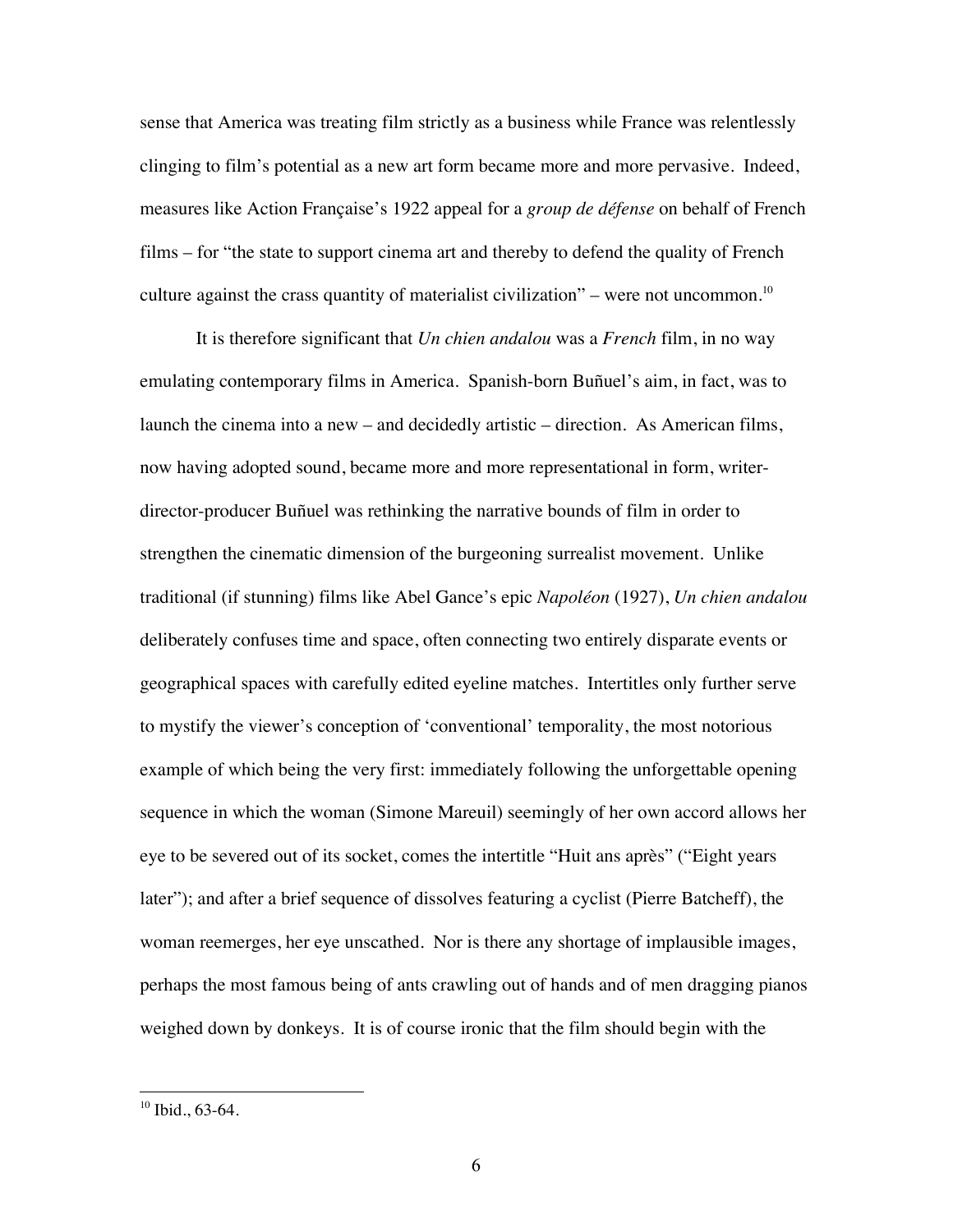words "Il était une fois," the way all French fairy tales begin, for *Un chien andalou* tells anything but a linear, understandable, fairy-tale-like story.

If *Un chien andalou* appears on the face of it to be utterly inscrutable, however, as many film commentators, among them Frédéric Grange, have suggested, there also seems to be an internal contradiction in the film, which J.H. Matthews aptly points out, namely that "nothing in Buñuel's adaptation of the script or his subsequent comments on his first film entitles us to conclude that *Un chien andalou* says anything less than it was designed to say."11 Indeed, the question of design seems to be a source of major inconsistency in the surrealist movement. As William Earle waggishly remarks in *A Surrealism of the Movies*, even the surrealist artist "Jean Arp, who made works by tearing up pieces of paper and letting them fall on a canvas at random, later admitted he would make 'small adjustments."<sup>12</sup> Buñuel himself claimed that "Dali and I would choose gags and objects that came to our minds and we would reject without pity anything that could signify something."<sup>13</sup> But inasmuch as artistry requires concerted decision-making, the aims of surrealism – 'psychic automatism' – are rendered impossible.

On the other hand, Buñuel's film *Belle de Jour* (1967), made nearly forty years later, strikes a happy medium between surrealist and representational film. *Belle de Jour* is about a beautiful young woman, Séverine Serizy (Catherine Deneuve), married to a handsome young doctor named Pierre (Jean Sorel), who, for a reason never fully explained, is unable to share any physical intimacy with her husband, and thus instead

<sup>&</sup>lt;sup>11</sup> Matthews, J.H. *Surrealism and Film*. Ann Arbor, Michigan: The University of Michigan Press, 1971: 86. See also Tesson, Charles. *Luis Buñuel*. Paris, France: Cahiers du cinéma, Diffusion Seuil: 11.

<sup>&</sup>lt;sup>12</sup> Earle, William. *A Surrealism of the Movies.* Chicago, Illinois: Precedent Publishing, Inc., 1987: 57.

 $13$  Matthews, 90.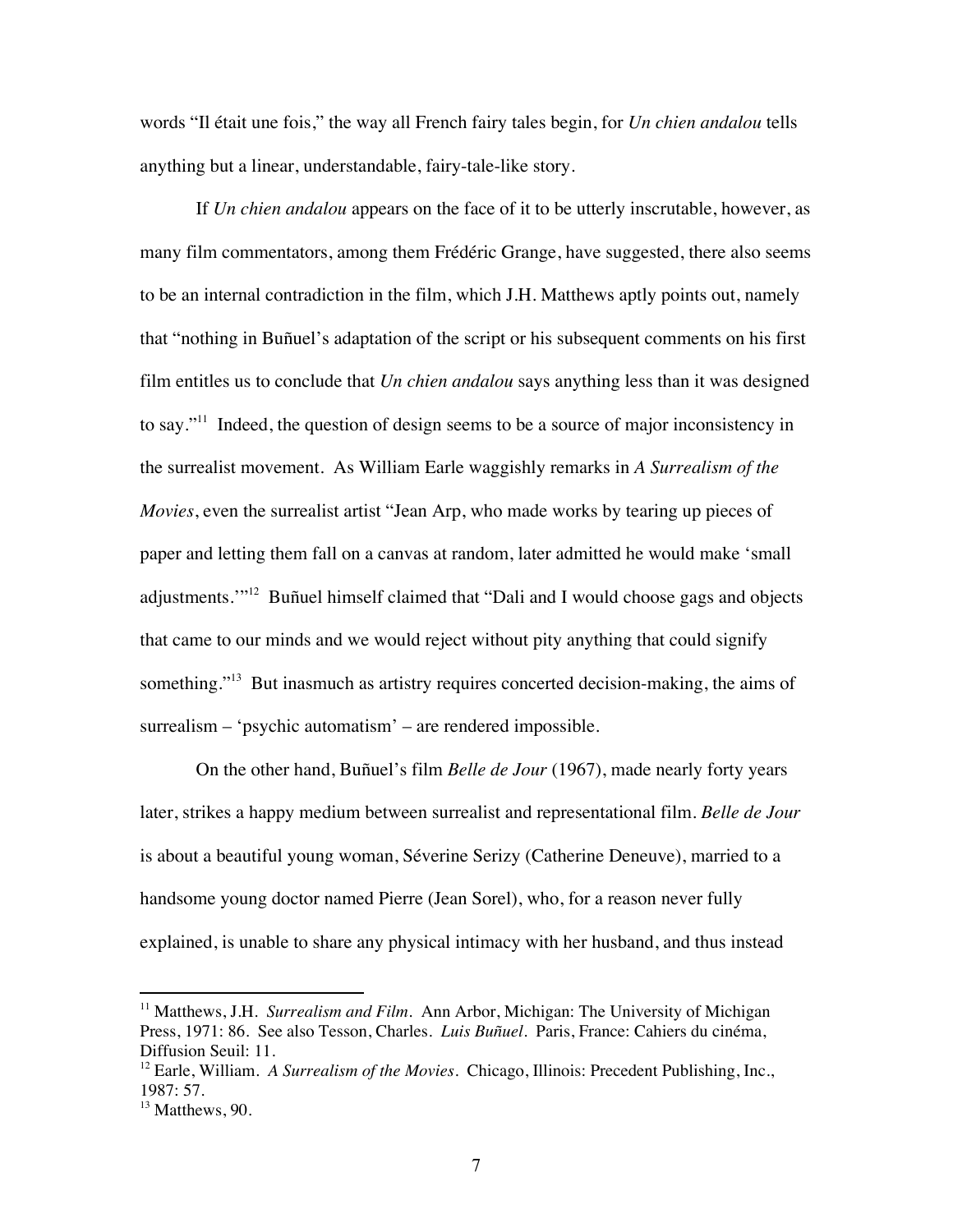works at a brothel during the afternoons to fulfill her sexual desires (hence her workhours sobriquet, "Belle de Jour"). Dismissed by most critics as prosaic, unsentimental, and borderline pornographic, the film's tone is at worst incoherent and at best ambiguous.<sup>14</sup> In fact, the novel of the same name by Joseph Kessel, which was first serialized in the weekly political and literary magazine *Gringoire* the year before *Un chien andalou* was released, contains in its preface a desperate plea to avoid misunderstanding:

> Le sujet de *Belle de Jour* n'est pas l'aberration sensuelle de Séverine, c'est son amour pour Pierre indépendant de cette aberration et c'est la tragédie de cet amour.<sup>15</sup>

Unlike Kessel's ham-handed novel, Buñuel's film achieves the novelist's very aim. But he does so at such a brisk pace – what one author has called 'a form of impatience' and another a smooth, 'sustained legato' – that he practically compels his audiences to multiple viewings.<sup>16</sup> For one, Buñuel constantly lets drop trapdoors of consciousness in Séverine's fetishistic fantasy sequences, triggered by the sound of carriage bells. He later admitted, in fact, that in *Belle de Jour*, "the real and the imaginary dissolve into each other. I myself couldn't say what is real and what is imaginary in the film."17 The convergence of reality and dreams makes our perception of the film as fragmentary as the quasi-Cubist shots of Deneuve's body parts. Séverine's motivations are left largely unclear. Deneuve drifts between her characters in Jacques Demy's saccharine film *Les* 

<sup>&</sup>lt;sup>14</sup> Buñuel, Luis. *Belle de Jour*: English translation and description of action by Robert Adkinson. New York, NY: Simon & Schuster, 1971: 18-20.

<sup>&</sup>lt;sup>15</sup> Kessel, Joseph. *Belle de Jour*. Paris, France: Librairie Gallimard, 1928: 11. "The subject of *Belle de Jour* is not Séverine's sexual aberration: it is her love for Pierre independent of this aberration and it is the tragedy of that love" (my translation).

<sup>&</sup>lt;sup>16</sup> Wood, Michael. *Belle de Jour*. London, UK: British Film Institute, 2000: 8. Buñuel, Luis. *Belle de Jour*: "Buñuel's Golden Bowl" by Elliot Stein: 12.<br><sup>17</sup> Wood, 45.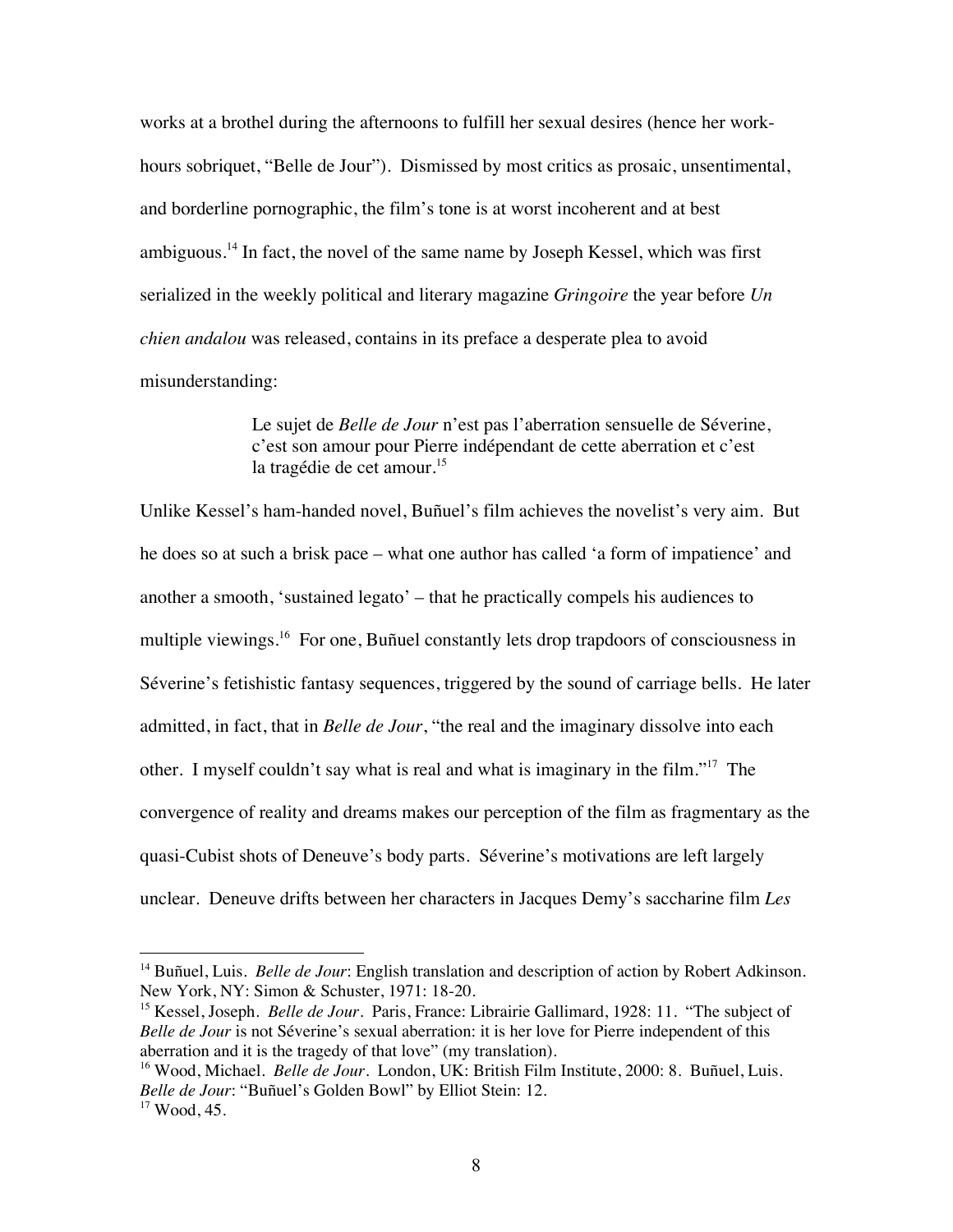*Parapluies de Cherbourg* (1964) and Roman Polanski's enigmatic but haunting film *Repulsion* (1965). Its tone is equally ambiguous. As Buñuel himself stated, "*Belle de Jour* is a pornographic film...by that I mean chaste eroticism."<sup>18</sup> Using what Andrew Sarris calls a "probing but compassionate camera" in documenting Séverine's emotional arc, Buñuel veers from the classical Hollywood style, which would mandate (at minimum) frequent shimmering, soft focus close-ups and mawkish music in order to convey the seemingly irresolvable conflict between her feelings and her senses.<sup>19</sup>

The question becomes, to what degree is *Belle de Jour* a surrealist film? The fact that the film has a linear – if ambiguous – narrative arc seems in some ways to be a renunciation by Buñuel of orthodox surrealism. After all, anyone who has written a feature-length screenplay can attest to the prodigious amounts of design involved. The fluidity and quickness of the pacing creates a kind of 'narrative economy,' too, bolstering the linear nature of the film. Indeed, as Michael Wood notes, "no sooner does a person mention an address in *Belle de Jour* than we are looking at the street that's just been named."<sup>20</sup> That said, the film is interspersed with a number of dream sequences, the beginnings and ends of which, as has already been established, are at times difficult to determine. Moreover, the signature of Breton's double-edged, dialectical surrealism bears its stamp throughout. A good example is the fantasy sequence that opens the film, which begins as a romantic carriage ride and soon devolves into what we must understand to be a fetishistic rape scene. As her husband Pierre looks on, Séverine, bound fast by rope to the trunk of a tree, is lashed repeatedly by one of the two coachmen, while the other lays his gloved hands onto her bare back. And yet, despite the

<sup>18</sup> Buñuel, Luis. *Belle de Jour*: "Buñuel's Golden Bowl" by Elliot Stein: 14.

<sup>&</sup>lt;sup>19</sup> Buñuel, Luis. *Belle de Jour*: "Belle de Jour" by Andrew Sarris: 27.<br><sup>20</sup> Wood, 10.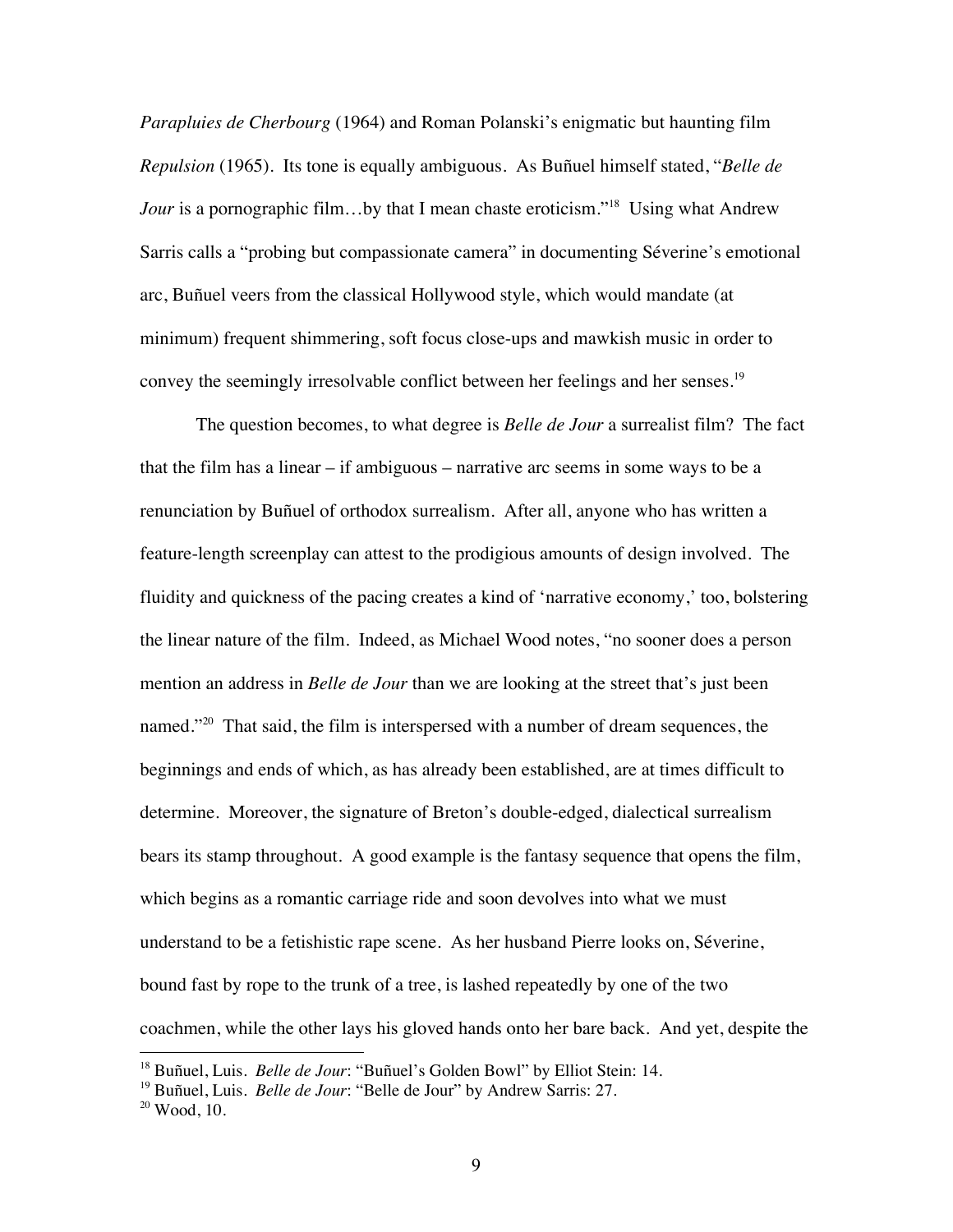fact that she insists she loves Pierre, and indeed begs him for his forgiveness, Buñuel writes, as the coachmen mistreat – rape? – her, "there is a mixture of repugnance and pleasure in her look."<sup>21</sup> Such ambivalence represents one of the core tenets of surrealist philosophy, namely, that truth derives from the synthesis of competing ideas. In this context, given that the film has the elements of both a traditional narrative and a surrealist film, it may be said that *Belle de Jour* is a surrealist film trapped within the literary confines of Joseph Kessel's novel.

The fact that Buñuel, the indefatigable surrealist, should retreat from surrealism is not surprising. Surrealism had similarly found great success in being only a characteristic rather than a theme of films like Jean Cocteau's *La Belle et La Bête* (1946), Alain Resnais' *L'Année dernière à Marienbad* (1961), and later, Buñuel's own *Le Charme discret de la bourgeoisie* (1972). At the time of *Belle de Jour*'s release, the French film industry had seen a decline in its aggregate audience by approximately 50% with respect to the year of maximum attendance, its total of 185 million admissions receipts lagging far behind Italy (550 million), the United States (1.1 billion), and even Spain and Britain (280 million and 190 million, respectively). Still, France was producing a respectable 120 national films or majority co-productions per year. *Belle de Jour* was a Franco-Italian co-production, one of some one thousand such co-productions between the two countries over a twenty-year period.<sup>22</sup> In response to its declining world market share and thus international influence, France would release many films that bridged the gap

 $21$  Buñuel

<sup>&</sup>lt;sup>22</sup> Monaco, "The Financing of Film Production in Europe." *Cinema Journal*, Vol. 14, No. 1 (Autumn, 1974): 18-19. NB: These figures are for 1973, six years after *Belle de Jour*'s release. We can attribute a large part of the lag in film attendance from earlier years – in the United States the drop was as great as  $75\%$  – to a commensurate rise in television. Not to overdramatize the point, but one could say that just as the New Wave was breathing new life into film, television was sucking it away.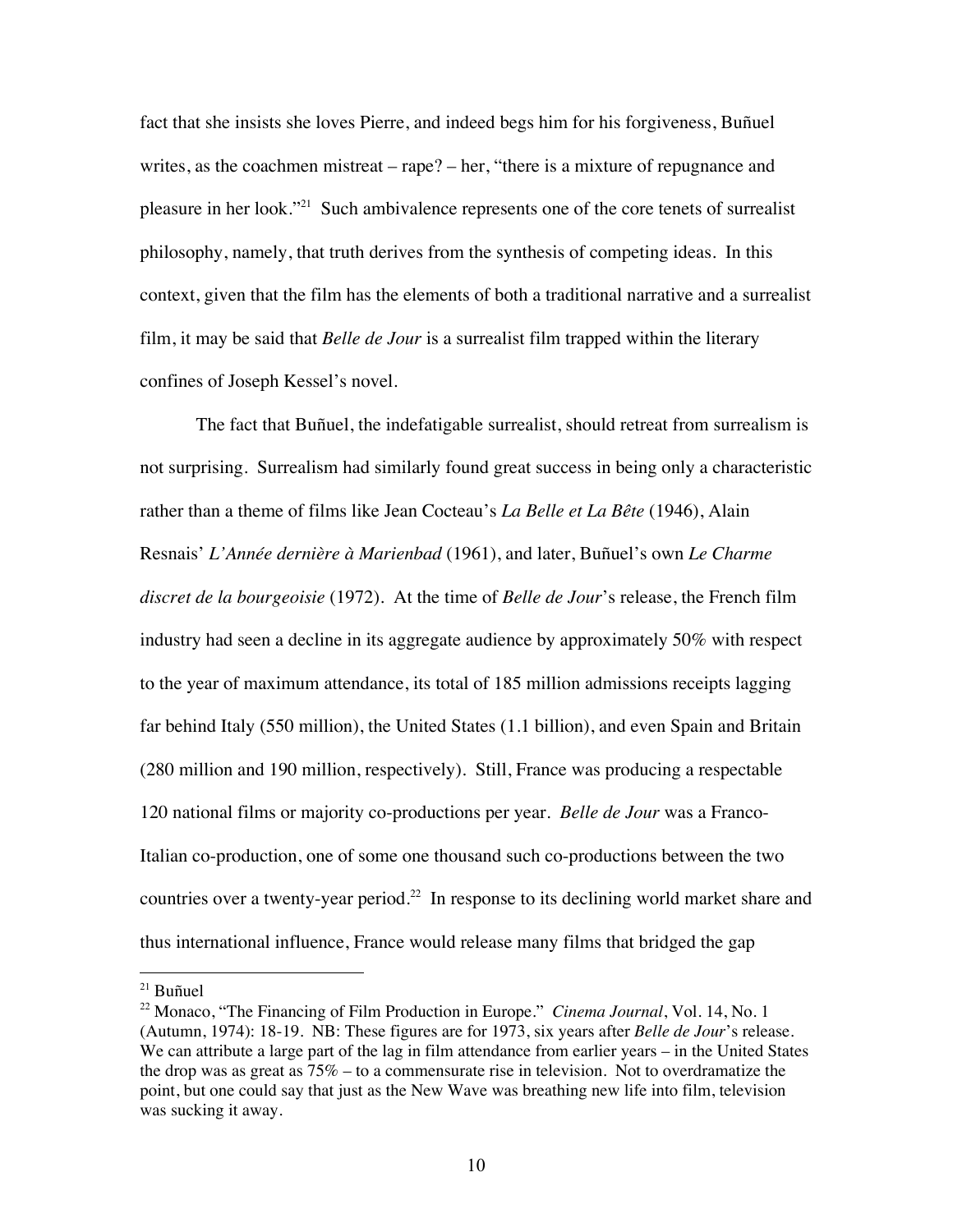between the art and business spheres of cinema, perhaps the best example being François Truffaut's *La Nuit américaine* (1973).

And yet, surrealism remains an important – if secondary – film school today. Thirty years later, in 2003, the year of *Swimming Pool*'s release, the French film market remained relatively steady, hovering around the same 185-million-receipt viewership level. In 2003, French films accounted for exactly two-thirds of 185.5 million attendance receipts, while French-speaking films accounted for the other third. Of a total viewer population of 54.85 million in the same year, 32.35 million attended at least one film, making for an attendance rate of 59% and a ratio of 5.4 films per viewer. *Swimming Pool* was one of just 35 films in 2003 to bring in 500,000 to one million admissions at the box office in France, with just over 711,000. Thanks to the savvy distributorship of Focus Features, the Franco-English co-production grossed over ten million dollars in the United States.<sup>23</sup> Had he been alive to see it released, André Breton might have called writerdirector François Ozon's *Swimming Pool* 'un surréalisme faux,' but there is no question that the film, even if it is more readily classifiable as a 'thriller' or a 'mystery,' owes much of its inspiration to the surrealist movement. For while *Belle de Jour* drifts between the surrealist and the representational in tone and form, *Swimming Pool*, if it can be characterized as a surrealist film at all, earns such a classification by its tortuous and double-edged narrative arc. *Swimming Pool* is about a burned-out English bestselling detective-mystery novelist Sarah Morton (Charlotte Rampling). Seeking inspiration from a little change of scenery, Sarah visits her publisher's home in the south of France, where

 $^{23}$  All figures taken from the CNC (Centre National de la cinématographie), http://www.cnc.fr/Site/Template/Accueil.aspx?SELECTID=614&&t=1, and imdb.com's box office profile for *Swimming Pool*, courtesy of Fidélité Productions: http://www.imdb.com/title/tt0324133/business.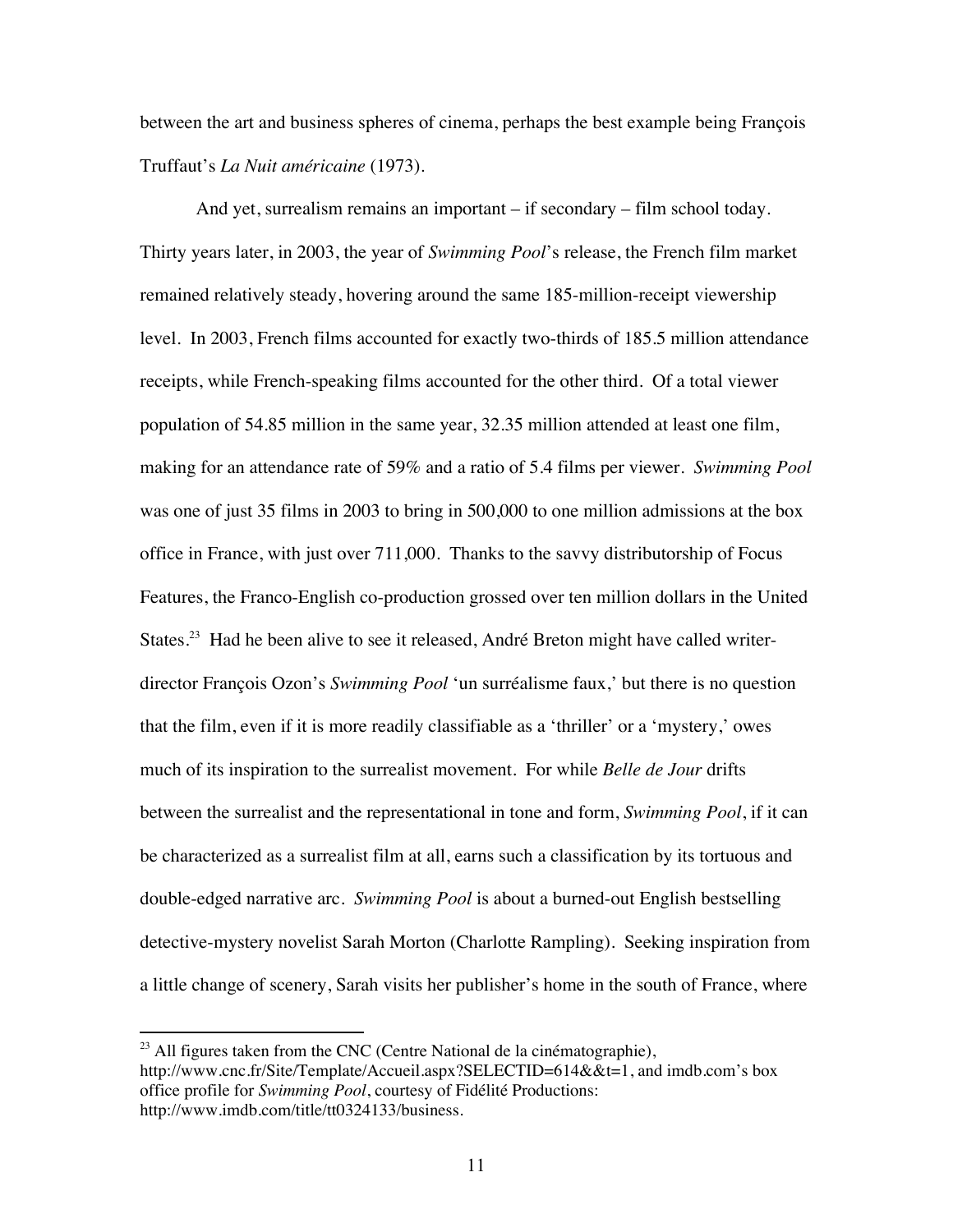she meets her publisher's daughter, Julie, who, she quickly learns, is not at all the innocent girl she expected her to be. Sarah rather voyeuristically watches Julie around the house, and soon becomes witness to just about every item on the MPAA checklist – nudity, sex, drug usage, murder, the works. Ozon waits until the very last minute of the film to reveal that the sensual, confident, and possibly unbalanced Julie is simply a literary creation of Sarah, a character in the new novel she is writing, called *Swimming Pool*. Although her manuscript – including the title, at one point – is shown several times throughout the film, the ending, in which Julie emerges from the pool as a pubescent girl with braces and an awkward smile, is nevertheless initially jarring. Ozon often foreshadows the fact that there are two layers to the narrative through the form of the film itself, by racking the focus in scene after scene, signaling that there is a foreground as well as a background to this story. Although some might call the ending predictable, since Sarah is often seen writing, taking inspirational cues from the doings of the clearly sensationalized character Julie, what is more pertinent to this present work is whether or not the ending is surrealist. It would difficult to categorize it as such, since everything – including Julie's apparently inscrutable behavior – is neatly contained within the narrative. The ending is a revelation toward which the entire film is building, and thus, while *Swimming Pool* no doubt exhibits a surrealist spirit, it lacks any strict adherence to surrealist principles, making it more of an homage to the movement than anything else.

From the very beginning of French cinema, two distinct film movements, the documentary-realist (*d'apr*ès *les* Lumière brothers) and the fantastic (*d'apr*ès Méliès ) grew up alongside each other. *Un chien andalou* and to a lesser extent *l'Âge d'or* (1930), insofar as they stressed dissociation and the synthesis of opposites, were the culmination

12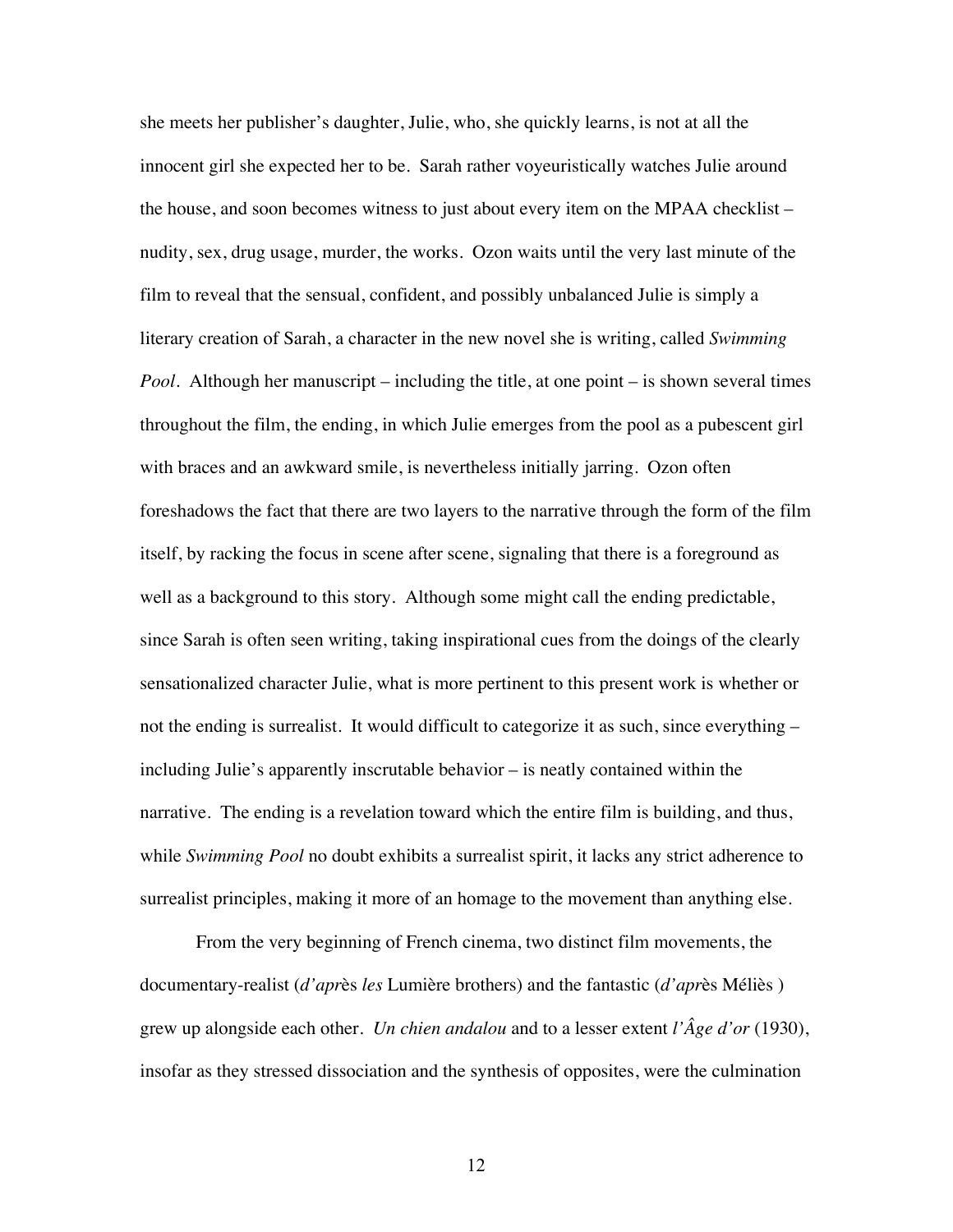of a decade of the surrealist form of the latter film movement. But the future of surrealism in a medium that was geared as much toward entertainment as it was art was uncertain, to say the least. For whereas a painting, say, a viewer can pass by or regard for hours as a matter of choice, a film has a set duration – and in the case of cinema until the advent of the VCR, up to which point the only place to see films were theaters, a set place. One might therefore call requiring a viewer to sit through an hour and a half of surrealist film a mild form of torture, or at least a supreme arrogance on the part of the filmmaker, something with which Buñuel, even after making his 17-minute short film *Un chien andalou*, was very much in tune. He was, in fact, *dismayed* by the popularity of his first film. After all, he was being celebrated for something which he equated to a 'call to murder'! No doubt because of its incompatibility with cinema's more accepted use, particularly in Hollywood – that is, entertainment – surrealism soon lost its prominence as a cinematic organizing principle. For while cinema's truth may in fact derive from that Hegelian dialectic of images and ideas, as Breton would suggest, its power rests with its audience. Surrealism thus found its niche in such films as Cocteau's *La Belle et La Bête*, but even then only for special effects. In *Belle de Jour*, surrealism plays a secondary role, functioning as a kind of cinematic trope which becomes the wellspring of both the film's confusion and strength. Thus, Buñuel himself recognized the primacy of the narrative, even over the 'truth' toward which his film movement was ever reaching. The fact that Ozon's film, often characterized as a 'surrealist' film, is merely an homage, speaks volumes of surrealism's gradual decline over the twentieth century in French cinema. Surrealist film is still around; of that we may have no doubt. But it is also clear

13